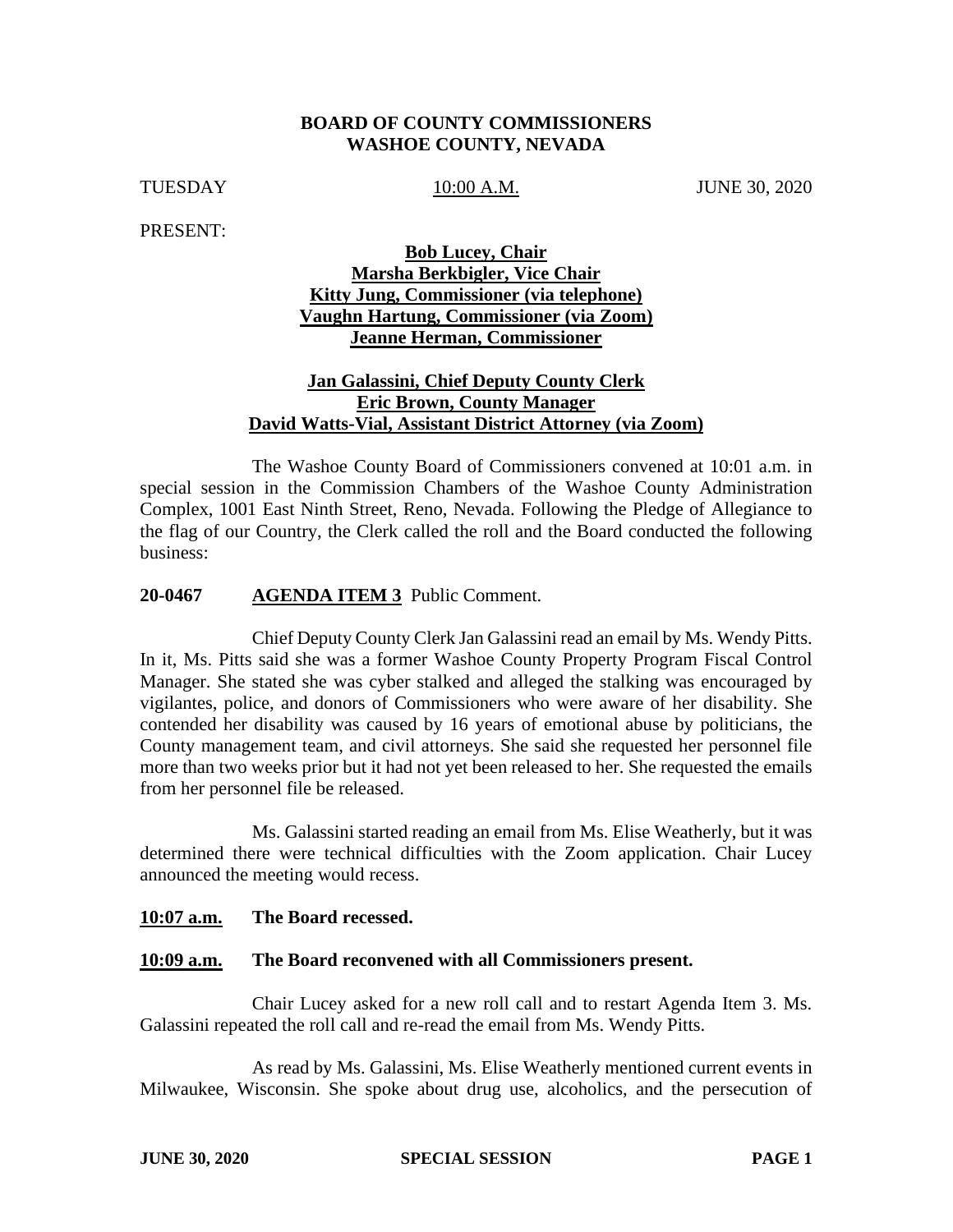people who tried to do what was right. She asserted it was time to do something about what was wrong. She said she stood up for a former coworker who was falsely accused of wrongdoing. She noted the difference in how the community treated her versus her daughter.

# **20-0468 AGENDA ITEM 4** Announcements/Reports.

County Manager Eric Brown mentioned the Board of County Commissioners would have regular meetings on July 14 and July 21, but would then take a hiatus until August 18. He commended the efforts of the Truckee Meadows Fire Protection District (TMFPD) in battling the Poeville Fire the prior weekend. He thought Fire Chief Charles Moore and his team did a great job of limiting structure damage. He thanked Chief Moore for staying in contact, which allowed staff to coordinate County resources effectively. He expressed appreciation for Washoe311 staff who took many calls from people affected by the fire, and he acknowledged the efforts of the Red Cross in coordinating shelter for residents affected by evacuations. He mentioned the County would extend the current workforce policy through the end of July in response to the Governor's message on June 29 about extending phase 2 of reopening.

Chair Lucey noted the previous five days had been busy for the State and the County. He mentioned the Governor's directive announced on June 24 requiring face coverings, which he stated was not something to take lightly or fight against. He said the State was still in the midst of the pandemic and the number of positive cases in both Washoe and Clark Counties had increased exponentially over the previous two weeks. He acknowledged hospitalization and mortality rates were stable. He asserted the Governor was very serious and would not hesitate to roll back the reopening progress if people failed to adhere to the mask mandate. He stressed the importance and minimal inconvenience of wearing a mask, adding that not wearing one put people's life at risk. He urged everyone to consistently wear a mask while going out in public.

Commissioner Herman noted she submitted email correspondence to Chief Deputy County Clerk Jan Galassini, a copy of which was placed on the record. The email documented her attempts to secure a place for people to shoot. She said it was up to the Board to determine if a parcel might be released to create a safe area for shooters. She stated the County could lease or purchase the property according to the Bureau of Land Management. She thanked TMFPD firefighters for their efforts and bravery during the Poeville Fire, which was in her district. She thanked whoever worked on Mr. Archer's ditch, noting Mr. Archer expressed his gratitude for the excellent work. She mentioned a ditch located above Oregon Boulevard in Lemmon Valley which overflowed in 2015 needed work again. She read email correspondence from a constituent who asked why the company Get Rattled was unable to provide rattlesnake avoidance classes. The constituent asked for help because there had been multiple rattlesnake sightings in the North Valleys.

Commissioner Hartung announced the Truckee Meadows Water Authority (TMWA) would host a Water Resource Plan public outreach webinar at 2 p.m. He directed people to TMWA's website for details. He mentioned a fatal vehicle/pedestrian accident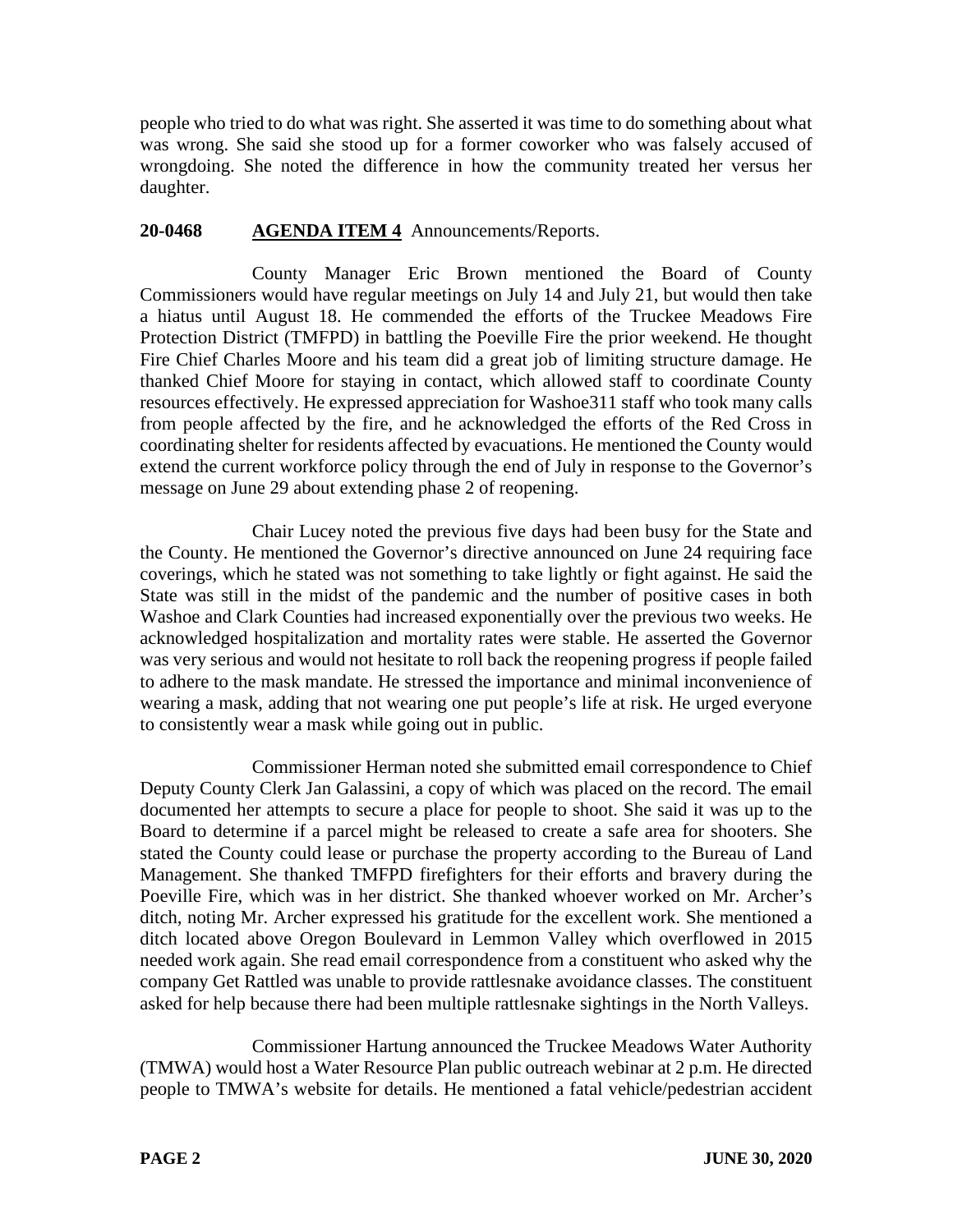that occurred the prior weekend on Pyramid Highway and Dolores Drive. He asked staff to investigate whether the County needed to do anything, but he wanted to take proactive action along with the Regional Transportation Commission and the Nevada Department of Transportation. He expressed concern about that residential corridor of Spanish Springs. He stated he would request a road safety audit or road safety study for the stretch of road between the library and the north end of the valley.

**20-0469 AGENDA ITEM 5** Recommendation to approve and execute the Resolution levying tax rates for all Washoe County entities for Fiscal Year 2020-2021. (All Commission Districts.).

Budget Manager Lori Cooke indicated this agenda item was a Resolution for the Board to levy tax rates, which would enable the Treasurer's Office to send out tax bills. She said this act of levying the tax rate would apply countywide and it would include all entities that received property tax, such as the Washoe County School District and the fire protection district. She stated the Treasurer's Office needed the tax levied within a certain amount of time so they could send out tax bills in a timely manner. As per Nevada Revised Statutes, she noted, the Board could not execute the Resolution until the Nevada Tax Commission (NTC) certified the rates for the next fiscal year, which they did on June 25.

There was no response to the call for public comment.

On motion by Vice Chair Berkbigler, seconded by Commissioner Hartung, which motion duly carried on a 4-1 vote with Commissioner Herman voting "no", it was ordered that Agenda Item 5 be approved and executed. The Resolution for same is attached hereto and made a part of the minutes thereof.

**20-0470 AGENDA ITEM 6** Possible Closed Session for the purpose of discussing labor negotiations with Washoe County and Truckee Meadows Fire Protection District per NRS 288.220.

Chair Lucey stated there was a need for a closed labor session. The Board of County Commissioners meeting would adjourn at the conclusion of the closed session.

There was no public comment on this item.

On motion by Vice Chair Berkbigler, seconded by Commissioner Hartung, which motion duly carried on a 5-0 vote, it was ordered that the meeting recess after completion of all items to a closed session for the purpose of discussing negotiations with Employee Organizations per NRS 288.220.

## **20-0471 AGENDA ITEM 8** Announcements/Reports.

There were no announcements or reports.

\* \* \* \* \* \* \* \* \* \* \*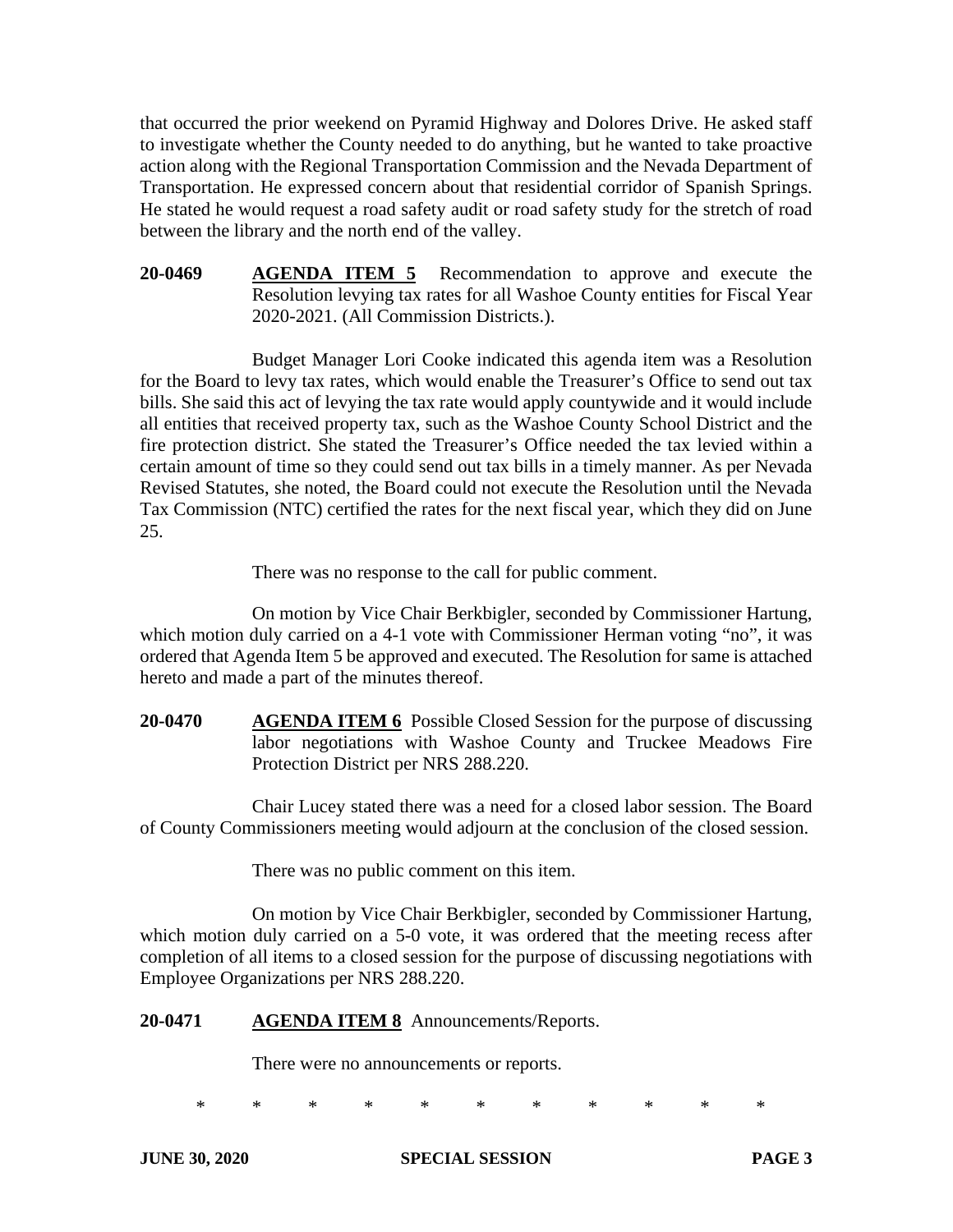Later in the meeting, Agenda Item 8 was reopened and Commissioner Herman said she found North Valleys Citizen Advisory Board (CAB) Member Kenji Otto to be extremely American. She noted he was half Japanese. She asserted she had not experienced a racist attitude from Mr. Otto. She stated he worked hard and had a stroke as a result, so he resigned from the CAB, which she thought would be a great loss.

Chair Lucey thought the Board of County Commissioners (BCC) needed to consider how to identify tolerance in anyone appointed by the BCC to a leadership role. He believed the BCC should have the ability to remove any appointed individual if they made intolerant statements in public or posted them on social media. He though the BCC needed to review allegations of intolerance and take action when the claims were valid. He asserted those people were not representative of the County or the community and should not be tolerated any further. He asked staff to work with the District Attorney's (DA's) Office to determine whether the BCC had the capability to remove appointed representatives. He noted Commissioners were removed from the Planning Commission in the past for posting things about agenda items before a vote was taken.

Commissioner Jung seconded Chair Lucey's comments.

Commissioner Hartung agreed with Chair Lucey's statement because those people were representatives of the County. He asked the DA to provide policy options for dealing with this type of issue. He asserted there was no place or appropriate time for this type of behavior. He requested this item be agendized as soon as possible so the Board might adjust policies and procedures with respect to boards whose members were appointed by the BCC.

Vice Chair Berkbigler agreed with the other Commissioners. She mentioned the CAB program would be agendized for an upcoming meeting. She suggested this issue could be included in the overall CAB program discussion. She hoped the DA would provide options for handling this type of issue. She agreed with Commissioner Hartung's statement about those individuals being representatives of the County, and she felt the Board needed to ensure they represented the community equitably without saying negative things about County citizens.

# **20-0472 AGENDA ITEM 7** Public Comment.

On the call for public comment, a voicemail from Ms. Annemarie Grant was played in Chambers. She played part of the audio recording of her brother Thomas Purdy's arrest. She alleged her brother was hogtied for 40 minutes and smothered by Washoe County deputies and Reno Police officers. She stated she heard the event every day of her life. She urged the Commissioners to do their jobs and hold elected officials accountable.

Via the Zoom app, Ms. Rebecca Marco said Cold Springs was a wonderful community, like a big family. She expressed concern about North Valleys Citizen Advisory